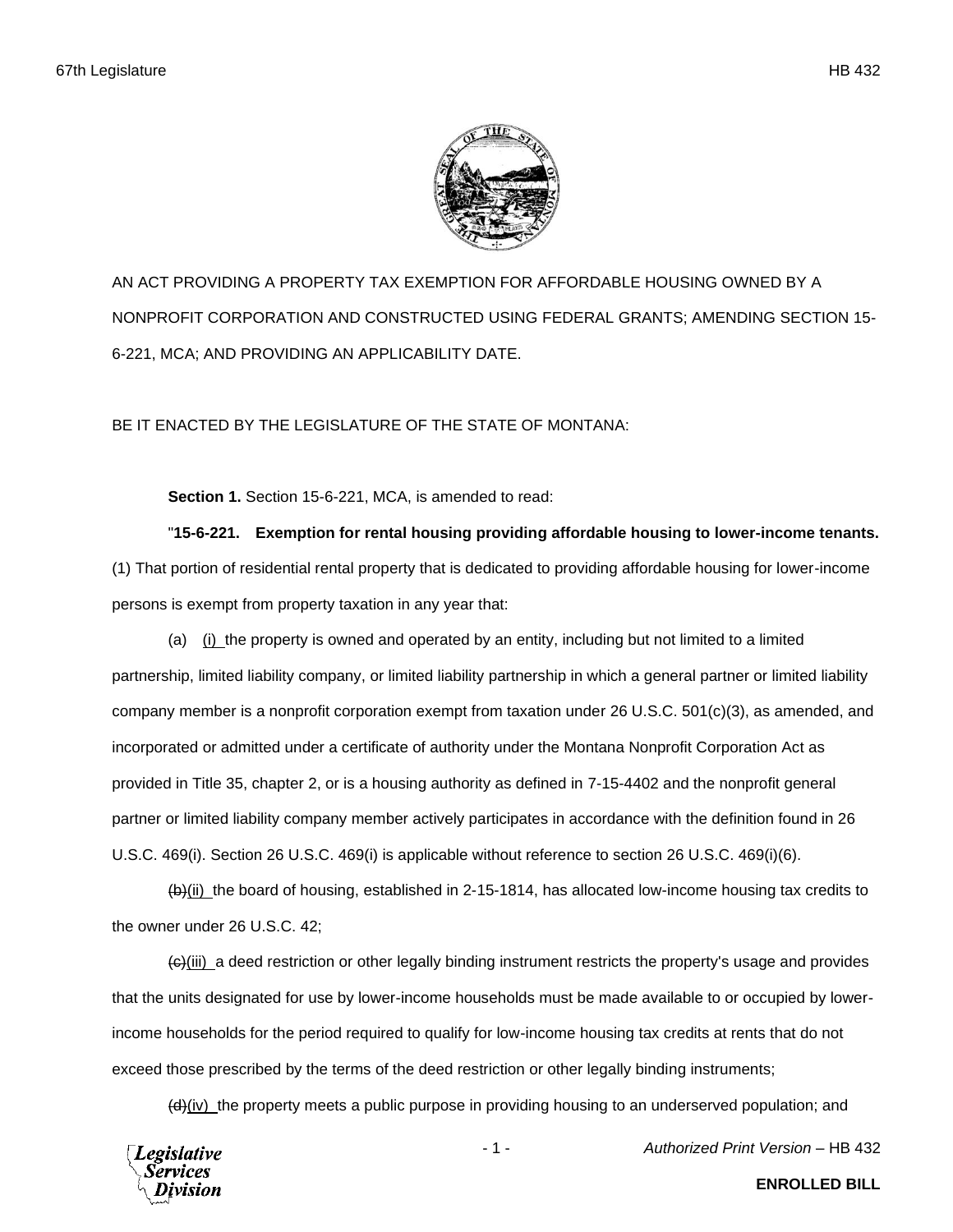$\left\langle \Theta \right\rangle$ (v) the owner's partnership or operating agreement or accompanying document provides that at the end of the compliance period, as that term is defined in 26 U.S.C. 42, the ownership of the property may be transferred to the nonprofit corporation or housing authority general partner or limited liability company member as provided for in 26 U.S.C. 42(i)(7); or

(b) the property is owned and operated by a nonprofit corporation exempt from taxation under 26 U.S.C. 501(c)(3) and was constructed using a home investment partnerships program grant.

(2) Prior to applying to the department for the tax exemption provided for in this section, the unit of local government where the proposed project is to be located shall give due notice, as defined in 76-15-103, and hold a public hearing to solicit comment on whether the proposed qualifying low-income rental housing property meets a community housing need. A record of the public hearing must be forwarded to the board of housing.

(3) (a) A party satisfies the nonprofit partner or limited liability company member requirement of subsection (1)(a)(i) if it is a single-member limited liability company that is fully owned and controlled by a nonprofit corporation described in subsection (1)(a)(i).

(b) A property must be considered to be owned and operated by an entity as described in subsection  $(1)(a)(i)$  if it is occupied by the entity as a lessee under a long-term lease exceeding 49 years in length under which most benefits and burdens of ownership during the lease term have shifted to the lessee, including the obligation to pay property taxes.

(c) If a residential rental property is an integral part of a combination of two properties that when combined make up a single commonly operated residential rental property, the qualifications for both properties under subsection  $(1)(b)(1)(a)(ii)$  must be measured collectively with reference to the units located on both properties if:

(i) the beneficial ownership of the entities described in subsection  $(1)(a)(i)$  for both properties are substantially identical; and

(ii) all other requirements of both parties under this section are met."

**Section 2. Applicability.** [This act] applies to tax years beginning after December 31, 2021.

- END -



**ENROLLED BILL**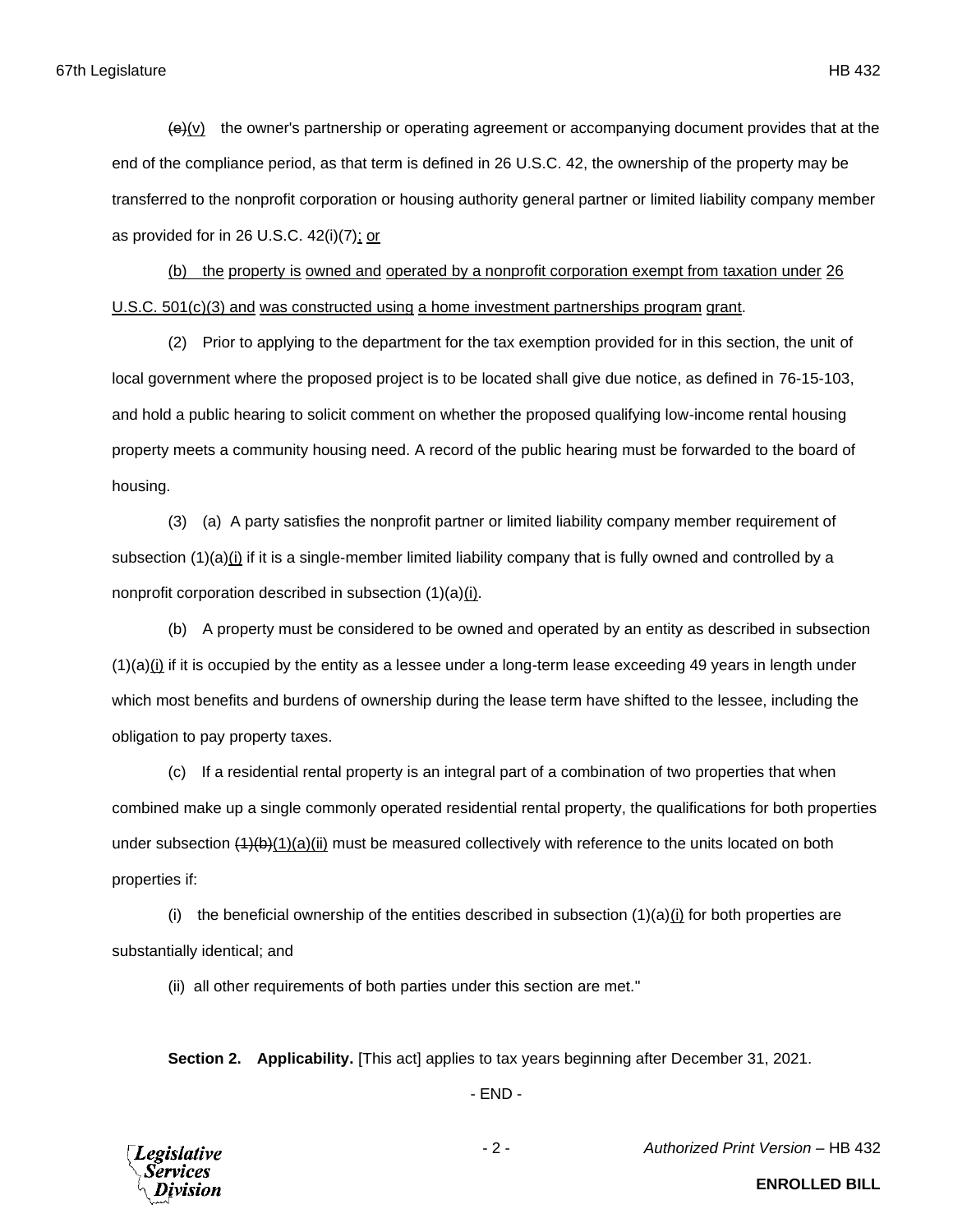I hereby certify that the within bill,

HB 432, originated in the House.

Chief Clerk of the House

Speaker of the House

| Signed this | dav    |
|-------------|--------|
| $\Omega$    | - 2021 |

\_\_\_\_\_\_\_\_\_\_\_\_\_\_\_\_\_\_\_\_\_\_\_\_\_\_\_\_\_\_\_\_\_\_\_\_\_\_\_\_\_\_\_

\_\_\_\_\_\_\_\_\_\_\_\_\_\_\_\_\_\_\_\_\_\_\_\_\_\_\_\_\_\_\_\_\_\_\_\_\_\_\_\_\_\_\_

President of the Senate

| Sianed this |  |
|-------------|--|
| $\Omega$    |  |

\_\_\_\_\_\_\_\_\_\_\_\_\_\_\_\_\_\_\_\_\_\_\_\_\_\_\_\_\_\_\_\_\_\_\_\_\_\_\_\_\_\_\_